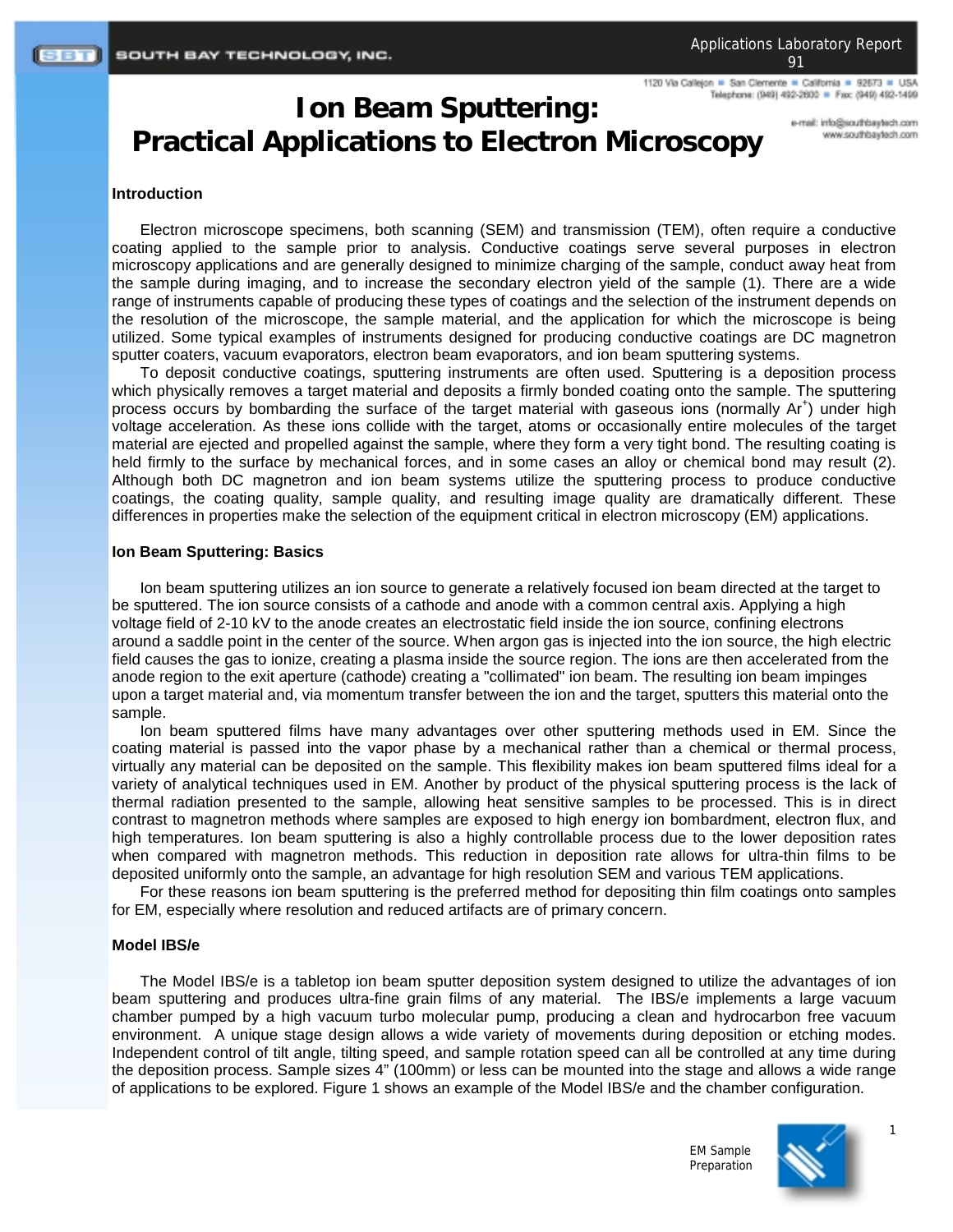1120 Via Callejon = San Clemente = California = 92673 = USA Telephone: (949) 492-2600 = Fax: (949) 492-1499

> mo.rloetysdrtuos@ohri.ilam-e www.southbaytech.com



SOUTH BAY TECHNOLOGY, INC.



**Figure 1:** The Model IBS/e Ion Beam Sputter Deposition and Etching System. The inside of the vacuum chamber is shown at right with the Large Area Stage (LAS) installed. Targets are mounted to the chamber lid and can hold up to 4 different target materials.

Many applications are affected by the conductive coating that is applied to the sample, the selection of which should not be taken arbitrarily. Some basic guidelines are used when selecting a target such as the desired magnification and resolution, analytical techniques used (if applicable), and sample compatibility. A basic guideline to some common targets is given in Table 1.

| <b>TARGET</b> | <b>MICROSCOPE TYPE</b> | <b>MAGNIFICATION</b> | <b>DESCRIPTION</b>                                |
|---------------|------------------------|----------------------|---------------------------------------------------|
| Au, Au/Pd     | <b>STANDARD SEM</b>    | < 2.000 X            | USED FOR LOW MAGNIFICATION WORK                   |
| Ir, Pt        | FESEM, FETEM           | $< 200,000 \times$   | BOTH SIMILAR IN GRAIN STRUCTURE; IRIDIUM PROTECTS |
|               |                        |                      | SAMPLES FROM BEAM DAMAGE BETTER                   |
| Ta, Ti, W, Cr | FESEM, FETEM           | $>$ 200,000 $\times$ | FILMS SHOW NO STRUCTURE UP TO 500,000 X; SHOW     |
|               |                        |                      | UNIFORM COVERAGE                                  |
| C.            | FESEM, FETEM           | $< 500,000 \times$   | AMORPHOUS AND INDISTINGUISHABLE FROM STANDARD C   |
|               |                        |                      | SUPPORT GRIDS; LOW BACKGROUND FOR EDX             |

**Table 1:** Description of some common target materials and their applications to electron microscopy.

# **Biological Applications**

(SBT)

As discussed, ion beam sputtering offers many unique features for an array of EM applications. For biological materials, the use of the Model IBS/e is particularly useful due to the nature of the ion beam sputtering process. Many biological materials can be very sensitive to heat and thermal effects which makes the deposition of a conductive film without introducing artifacts of particular importance. An example of this can be seen in Figure 2. This image shows an example of the ability of the IBS/e to produce excellent conductive coatings to heat sensitive samples. A conductive coating of iridium was applied to the sample using 8 kV and 3 mA of ion gun current. Deposition time was approximately 5 minutes.



**Figure 2:** SEM image of cheese product as coated using the Model IBS/e. The image shows no damage from the deposition process and shows excellent image quality. (Image courtesy of William McManus, Dept. of Nutrition and Food Science, Utah State University)

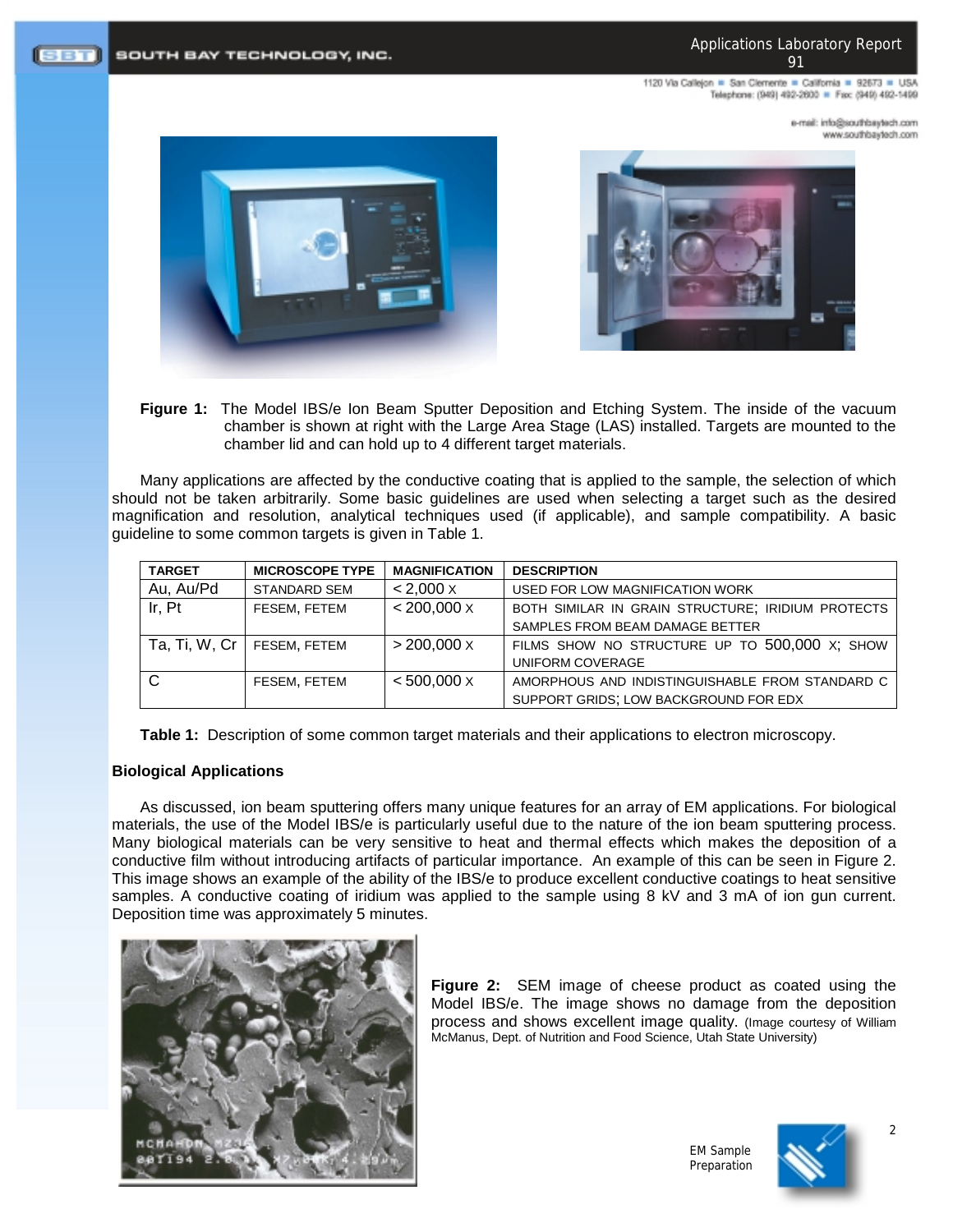Applications Laboratory Report 91

1120 Via Calleion . San Clemente . California . 92673 . USA Telephone: (949) 492-2600 = Fax: (949) 492-1499

> mo.rloetysdrtuos@ohri.ilam-e moo.fbaytedfuoz.www

Another example of the usefulness of the IBS/e for deposition of thin films is shown in Figure 3. These images show immunogold staining of samples coated with chromium and imaged with a backscattered electron detector at 10 kV. Chromium provides sufficient backscatter to enable contrast between the coating and colloidal gold particles without masking the small 10-30 nm gold particles. The ability of the IBS/e to deposit uniform films over the entire surface area of the samples and to remain featureless in the microscope make it ideal for samples that are irregular in shape and geometry.



**Figure 3:** Backscatter SEM images of immunogold stained samples with a conductive layer of Cr deposited onto the samples using the Model IBS/e. The ability of the IBS/e to deposit thin, featureless layers to the sample without masking the gold particles is an important feature. (Images courtesy of D. .<br>Dorward, National Institute of Health)

The quality of the image is also an important factor when considering a coating process. Thin, continuous, and uniform deposition of the coating material is critical for samples that are prone to charging. Figure 4 shows an image of a softwood fiber material that is a chemical bleached pulp product. The sample was freeze dried and then iridium coated for 5 minutes using the Model IBS/e. Individual fibrils can be seen in the image that would otherwise be masked using other coating methods. The image was taken at 1 kV at 10,000x magnification.



**Figure 4:** SEM image of a softwood fiber material as coated with Ir using the Model IBS/e. The image shows good resolution of the fibrils which are not masked by the coating material. 1 kV, 10,000x magnification. (Image courtesy of G. de Silveira)

# **Materials Applications**

Materials samples also require conductive coatings for examination in many EM applications. Both SEM and TEM require the samples to have a uniformly deposited layer of material over the entire area of the sample. The deposited film can be affected by the rotation and tilting capability of the IBS/e stage, and the ability of the stage to create ideal deposition conditions to enhance the uniformity is another added feature of the system.

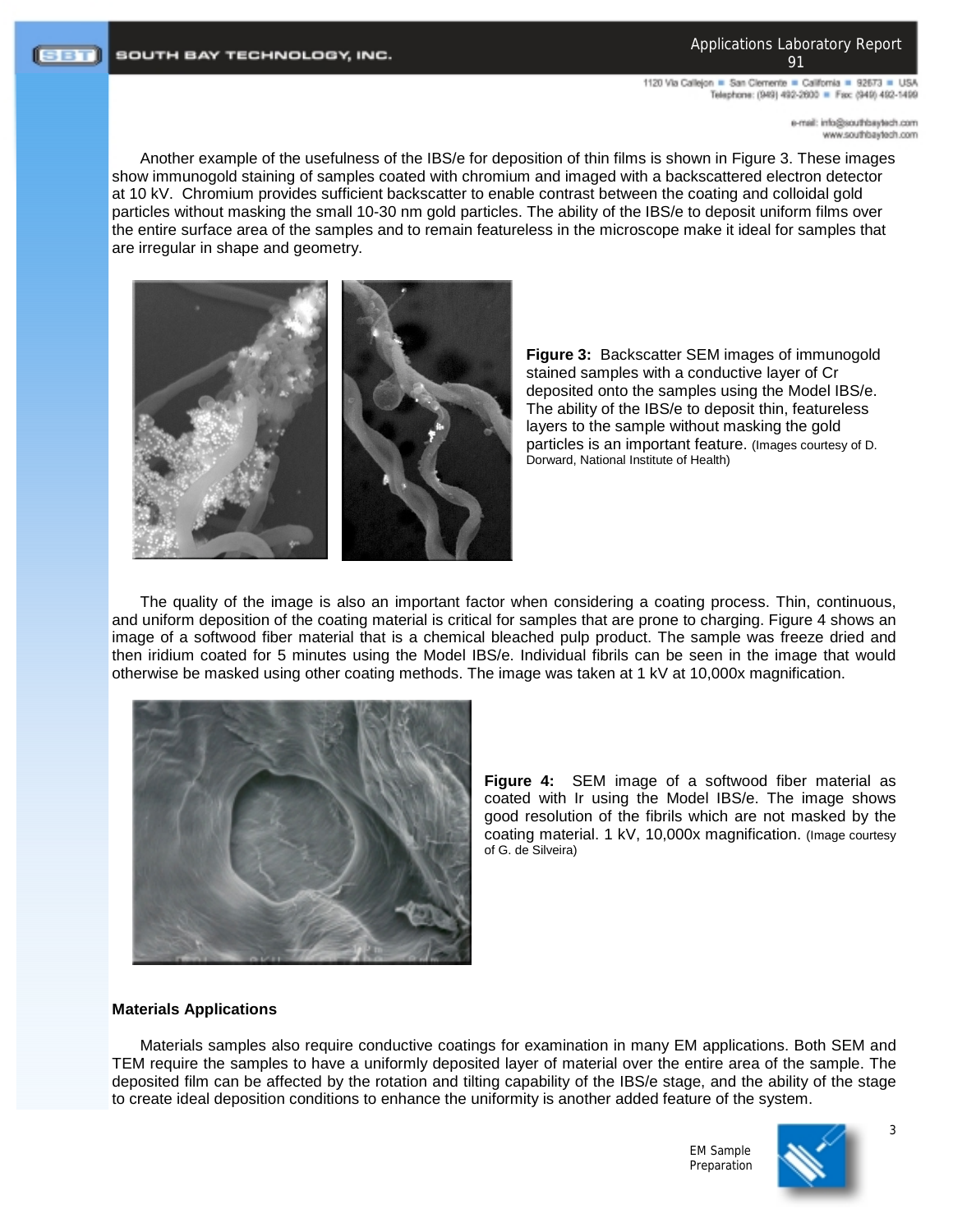1120 Via Callejon = San Clemente = California = 92673 = USA Telephone: (949) 492-2600 = Fax: (949) 492-1499

> mo.rloetysdrtuos@ohri.ilam-e moo.fbaytedh.com

Pd/SiO<sub>2</sub> particles can be used as model catalysts when deposited with a thin continuous metal film. Figure 5 shows a TEM image of Pd/SiO<sub>2</sub> particles deposited with 8Å of tungsten metal using the Model IBS/e system. The sample was rotated continuously and tilted at 30° during the deposition process to ensure a uniformly deposited layer. As can be seen in the image the tungsten film is amorphous and very continuous over the entire surface of the particle.



**Figure 5:** TEM image of Pd/SiO<sub>2</sub> particles deposited with 8Å of tungsten film using the Model IBS/e. From the image it is clear that the film is thin, continuous, amorphous, and uniform over the entire sample area. (Image courtesy of L. Allard, Oak Ridge National Lab and D. Joy, University of Tennessee)

Another example of the amorphous nature of IBS/e deposited films is shown in Figure 6. This image shows both an SEM image (at left) and TEM image (at right) of a carbon black powder material. The sample was deposited with 40Å of chromium for both the SEM and TEM, and the sample was imaged at 250,000x magnification. The lack of grain structure on the surface of the carbon powder particle clearly shows the amorphous nature of the deposition process along with the ability to image the sample without an artifacts present from the coating.



**Figure 6:** SEM and TEM image showing the carbon black powder as deposited with 40Å of chromium using the Model IBS/e. The SEM image on the left shows no visible grain structure at 250,000x magnification and allows for accurate imaging of the sample without artifacts present. The small TEM image shown on the right has the carbon black particle suspended on a Carbon support film. No grain structure is visible in this image as well. (Image courtesy K. Ogura, JEOL LTD.)